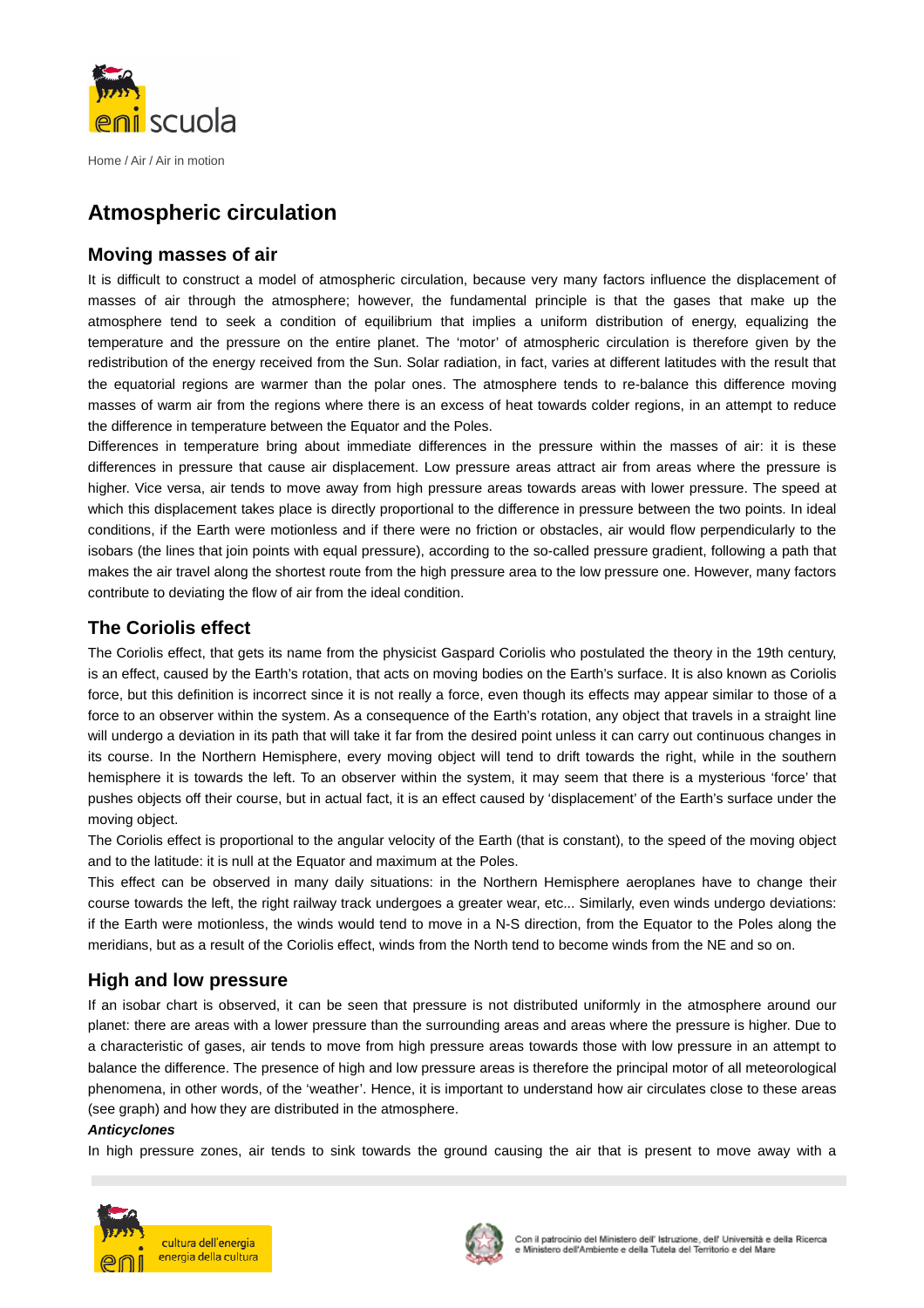

Home / Air / Air in motion

divergent movement. The air gets compressed while descending and tends to disperse the clouds, and in fact high pressure conditions are associated with settled and calm weather. As a result of the Coriolis effect, air tends to move away from the high pressure system, clockwise in our hemisphere and anticlockwise in the Southern Hemisphere (anticyclonic circulation).

#### **Cyclones**

A low pressure area, instead, tends to attract air from the surrounding region where the pressure is higher. Near the centre of the cyclone, air tends to rise higher attracting a growing amount of air from the neighbouring areas. On rising, air expands and cools with the subsequent formation of clouds and precipitation: it is for this reason that low pressure areas are usually associated with bad weather. Air tends to converge towards the low pressure centre with an anticlockwise movement in our hemisphere and a clockwise movement in the Southern Hemisphere (cyclonic circulation).

#### **Circulation cells**

Temperature and pressure differences are not distributed casually in the atmosphere but permanent and stable low and high pressure areas can be identified, which are organized so as to form big circulation cells around the world. This situation, obviously, is not static and unchangeable. During the year the circulation cells move towards the North or the South, depending on the unequal amount of solar energy that the different regions of the Earth receive in each season: in our hemisphere, they move towards the Equator in winter and towards the Poles in summer.

Three main circulation cells can be identified in each hemisphere that are placed symmetrically respect to the Equator.

### **When air masses meet**

When a moving cold air mass meets a warm air mass, that is lighter, it tends to wedge below the latter, thus giving origin to a cold front. The warm air is forced upwards and its ascent causes the formation of clouds. Since the surface of contact between the two masses is quite steep and ascent is rapid, the clouds will be prevalently of the cumuliform type. The passage of a cold front is accompanied by widespread cloud systems and precipitations, with a sharp drop in the temperature, an increase in the pressure and precipitations often characterized by thunderstorms.

On the weather charts, cold fronts are indicated using a black line with triangles. Cold fronts form typically at our latitudes, when the cold dry air from the Polar regions meets the humid air coming from the tropical regions.

#### **Warm fronts**

If, on the contrary the warm air mass is moving towards the cold air mass, the warm air mass slowly slips over the cold one, and rises along a vast gently sloping surface: in this case we can speak of a warm front which also brings clouds and perturbation systems. The margins of a warm front are less marked that those of a cold front, changes are more gradual and the perturbations arrive less rapidly. The passage of a warm front is marked by a rise in the temperatures, a decrease in pressure and persistent rains, which are however of a moderate intensity. Since the clouds rise slowly, the cloud system that forms generally consists of stratified clouds. On the weather charts, warm fronts are indicated with a black line with semicircles.

#### **Occluded fronts**

An occluded front forms when a cold front reaches a warm front, forcing all the warm air to rise to higher altitudes and the cold air is stratified near the ground. At our latitudes, over the Atlantic, cyclonic areas form continuously, these are fed by the Azores anticyclone and the Polar anticyclone. Here, the tropical warm and humid air and the cold dry polar air meet, and generally a depression vortex is formed in which a warm front and a cold front are active. The cold front is generally more active and advances more rapidly than the warm front. When the cold front reaches the warm front an occluded front is originated. After having discharged the remaining humidity on to the occluded front, the weather generally returns to good weather, the air on the ground starts to warm again: and the perturbation is exhausted.

On the weather charts occluded fronts are indicated with a black line with alternating triangles and semicircles.

#### **Perturbation front**

The presence of mountain ranges on the course of a front can provoke variations and deformations of various types, that can lead to evolutions in a perturbation that are difficult to forecast.